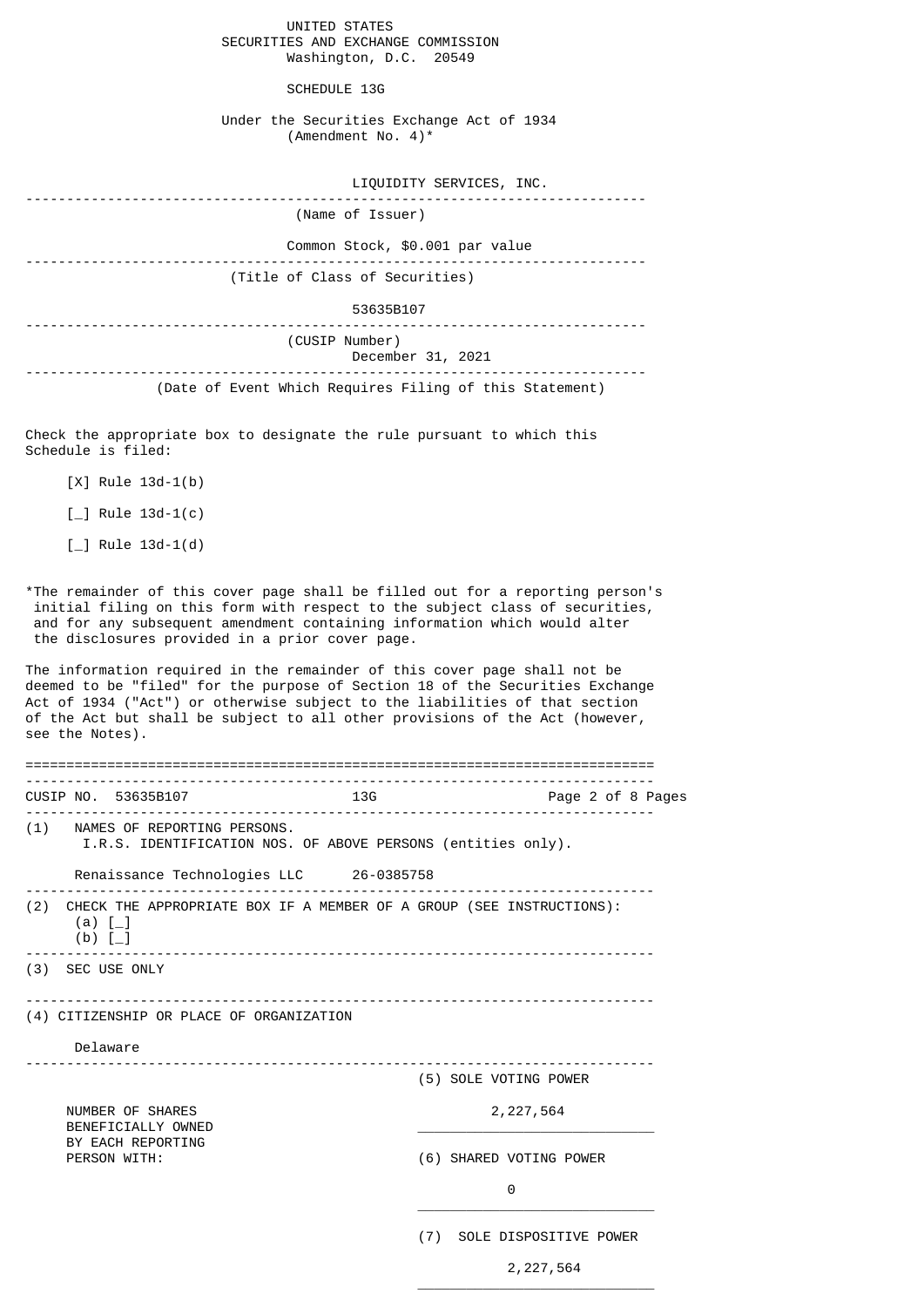|     | (9) AGGREGATE AMOUNT BENEFICIALLY OWNED BY EACH REPORTING PERSON                                             |                   |                                                         |
|-----|--------------------------------------------------------------------------------------------------------------|-------------------|---------------------------------------------------------|
|     | 2, 227, 564                                                                                                  |                   |                                                         |
|     | ---------<br>(10) CHECK BOX IF THE AGGREGATE AMOUNT IN ROW (9) EXCLUDES CERTAIN SHARES<br>(SEE INSTRUCTIONS) |                   | $\left[\begin{smallmatrix}1\\1\end{smallmatrix}\right]$ |
|     | (11) PERCENT OF CLASS REPRESENTED BY AMOUNT IN ROW (9)                                                       |                   |                                                         |
|     | 6.27%                                                                                                        |                   |                                                         |
|     | -----------------------------------<br>(12) TYPE OF REPORTING PERSON (SEE INSTRUCTIONS)                      |                   |                                                         |
|     | ΙA                                                                                                           |                   |                                                         |
|     |                                                                                                              | Page 2 of 8 pages |                                                         |
|     | ---------------------------                                                                                  | Page 3 of 8 pages | ------------------------                                |
|     | CUSIP NO. 53635B107                                                                                          | 13G<br>. <u>.</u> | Page 3 of 8 Pages                                       |
|     | (1) NAMES OF REPORTING PERSONS.<br>I.R.S. IDENTIFICATION NOS. OF ABOVE PERSONS (ENTITIES ONLY).              |                   |                                                         |
|     | RENAISSANCE TECHNOLOGIES HOLDINGS CORPORATION 13-3127734                                                     |                   |                                                         |
| (2) | CHECK THE APPROPRIATE BOX IF A MEMBER OF A GROUP (SEE INSTRUCTIONS)<br>(a) $[-]$<br>$(b)$ [                  |                   |                                                         |
|     | (3) SEC USE ONLY                                                                                             |                   |                                                         |
|     | (4) CITIZENSHIP OR PLACE OF ORGANIZATION<br>Delaware                                                         |                   |                                                         |
|     |                                                                                                              |                   | (5) SOLE VOTING POWER                                   |
|     | NUMBER OF SHARES<br>BENEFICIALLY OWNED                                                                       |                   | 2, 227, 564                                             |
|     | BY EACH REPORTING<br>PERSON WITH:                                                                            |                   | (6) SHARED VOTING POWER                                 |
|     |                                                                                                              |                   | 0                                                       |
|     |                                                                                                              |                   | (7) SOLE DISPOSITIVE POWER                              |
|     |                                                                                                              |                   | 2, 227, 564                                             |
|     |                                                                                                              | (8)               | SHARED DISPOSITIVE POWER                                |
|     |                                                                                                              |                   | 0                                                       |
|     | (9) AGGREGATE AMOUNT BENEFICIALLY OWNED BY EACH REPORTING PERSON                                             |                   |                                                         |
|     | 2, 227, 564                                                                                                  |                   |                                                         |
|     | (10) CHECK BOX IF THE AGGREGATE AMOUNT IN ROW (9) EXCLUDES CERTAIN SHARES<br>(SEE INSTRUCTIONS)<br>$[-]$     |                   |                                                         |
|     | (11) PERCENT OF CLASS REPRESENTED BY AMOUNT IN ROW (9)                                                       |                   |                                                         |
|     | 6.27%                                                                                                        |                   |                                                         |
|     | (12) TYPE OF REPORTING PERSON (SEE INSTRUCTIONS)<br>HС                                                       |                   |                                                         |
|     |                                                                                                              | Page 3 of 8 pages |                                                         |
|     |                                                                                                              |                   |                                                         |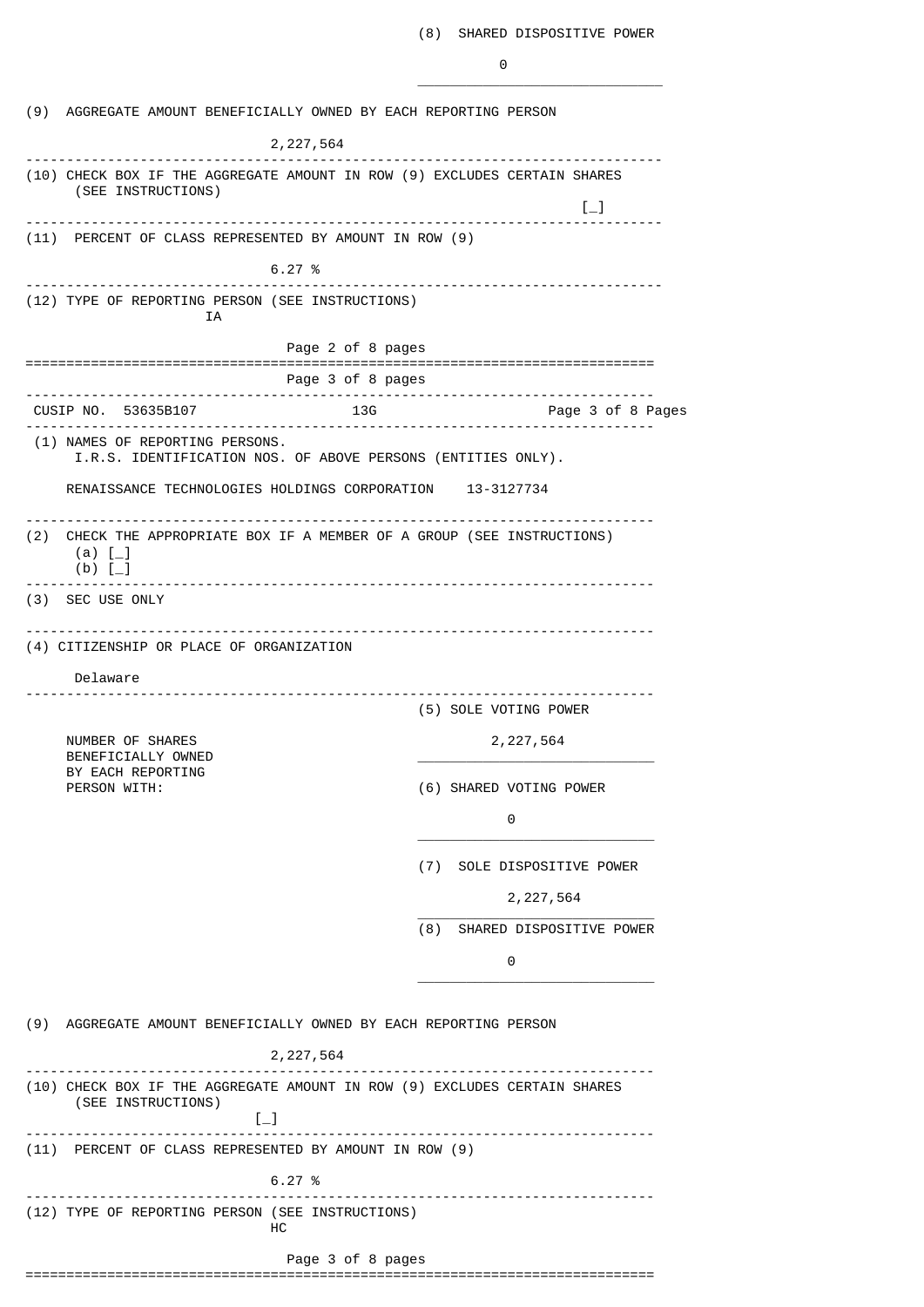|                          | CUSIP NO. 53635B107                                                                                                                                                      |
|--------------------------|--------------------------------------------------------------------------------------------------------------------------------------------------------------------------|
| Item 1.                  |                                                                                                                                                                          |
|                          | (a) Name of Issuer                                                                                                                                                       |
|                          | LIQUIDITY SERVICES, INC.                                                                                                                                                 |
|                          | (b) Address of Issuer's Principal Executive Offices.                                                                                                                     |
|                          | 6931 Arlington Road, Suite 200, Bethesda, MD 20814                                                                                                                       |
| Item 2.                  |                                                                                                                                                                          |
|                          | (a) Name of Person Filing:                                                                                                                                               |
|                          | This Schedule 13G is being filed by Renaissance Technologies LLC<br>("RTC") and Renaissance Technologies Holdings Corporation ("RTHC").                                  |
|                          | (b) Address of Principal Business Office or, if none, Residence.                                                                                                         |
|                          | The principal business address of the reporting persons is:                                                                                                              |
|                          | 800 Third Avenue<br>New York, New York 10022                                                                                                                             |
|                          | (c) Citizenship.                                                                                                                                                         |
|                          | RTC is a Delaware limited liability company, and<br>RTHC is a Delaware corporation.                                                                                      |
|                          | (d) Title of Class of Securities.                                                                                                                                        |
|                          | Common Stock, \$0.001 par value                                                                                                                                          |
|                          | (e) CUSIP Number.                                                                                                                                                        |
|                          | 53635B107                                                                                                                                                                |
|                          | Page 4 of 8 pages                                                                                                                                                        |
|                          | Item 3. If this statement is filed pursuant to Rule $13d-1(b)$ or $13-d-2(b)$<br>or (c), check whether the person filing is a:                                           |
| (a) $[-]$<br>$(b)$ $[-]$ | Broker or dealer registered under section 15 of the Act.<br>Bank as defined in section $3(a)(6)$ of the Act.                                                             |
| $(c)$ [<br>(d) $[-]$     | Insurance Company as defined in section $3(a)(19)$ of the Act.<br>Investment Company registered under section 8 of the Investment<br>Company Act.                        |
| $(e)$ $[x]$<br>$(f)$ [_] | Investment Adviser in accordance with Sec. 240.13d-1(b)(1)(ii)(E).<br>Employee Benefit Plan or Endowment Fund in accordance with<br>Sec. $240.13d-1(b)(1)(ii)(F)$ .      |
| $(g)$ [_]<br>(h) $[-]$   | Parent holding company, in accordance with Sec.240.13d-1(b)(1)(ii)(G).<br>A savings associations as defined in Section 3(b) of the Federal                               |
| (i) [                    | Deposit Insurance Act.<br>A church plan that is excluded from the definition of an investment<br>company under section $3(c)(14)$ of the Investment Company Act of 1940. |
| $(j)$ [_]                | Group, in accordance with Sec. 240.13d-1(b)(1)(ii)(J).                                                                                                                   |
|                          | Item 4. Ownership.                                                                                                                                                       |
|                          | (a) Amount beneficially owned.                                                                                                                                           |
|                          | RTC:<br>shares<br>2, 227, 564<br>shares, comprising the shares beneficially owned<br>RTHC:<br>2, 227, 564<br>by RTHC, because of RTHC's majority ownership of RTC.       |
|                          | (b) Percent of Class.                                                                                                                                                    |
|                          | RTC:<br>6.27%<br>RTHC:<br>6.27%                                                                                                                                          |
| (c)                      | Number of shares as to which the person has:                                                                                                                             |
|                          | (i) sole power to vote or to direct the vote:                                                                                                                            |
|                          | RTC:<br>2, 227, 564<br>RTHC:<br>2, 227, 564                                                                                                                              |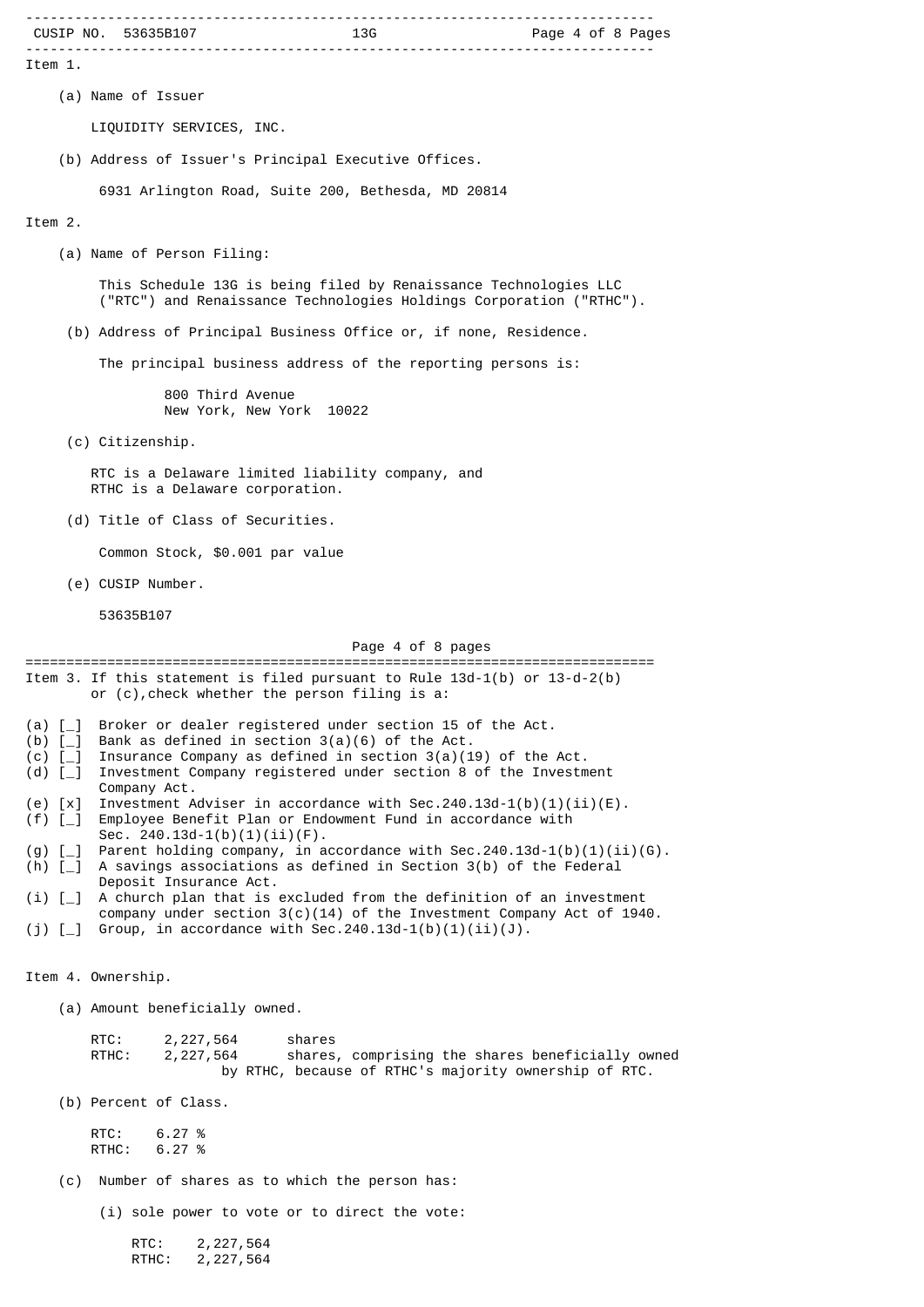| (ii) Shared power to vote or to direct the vote:<br>0                                                                                                                                                                                                                                                                                                                                                                                                                 |
|-----------------------------------------------------------------------------------------------------------------------------------------------------------------------------------------------------------------------------------------------------------------------------------------------------------------------------------------------------------------------------------------------------------------------------------------------------------------------|
| (iii) sole power to dispose or to direct the disposition of:                                                                                                                                                                                                                                                                                                                                                                                                          |
| RTC:<br>2, 227, 564<br>RTHC:<br>2,227,564                                                                                                                                                                                                                                                                                                                                                                                                                             |
| Shared power to dispose or to direct the disposition of:<br>(iv)                                                                                                                                                                                                                                                                                                                                                                                                      |
| RTC:<br>0<br>RTHC:<br>0                                                                                                                                                                                                                                                                                                                                                                                                                                               |
| Page 5 of 8 pages                                                                                                                                                                                                                                                                                                                                                                                                                                                     |
| Item 5. Ownership of Five Percent or Less of a Class.                                                                                                                                                                                                                                                                                                                                                                                                                 |
| If this statement is being filed to report the fact that as of the<br>date hereof the reporting person has ceased to be the beneficial<br>owner of more than five percent of the class of securities,<br>check the following: $[\ ]$                                                                                                                                                                                                                                  |
| Item 6. Ownership of More than Five Percent on Behalf of Another Person.                                                                                                                                                                                                                                                                                                                                                                                              |
| Certain funds and accounts managed by RTC have the right to receive<br>dividends and proceeds from the sale of the securities which are<br>the subject of this report.                                                                                                                                                                                                                                                                                                |
| Item 7. Identification and Classification of the Subsidiary Which Acquired<br>the Security Being Reported on by the Parent Holding Company.                                                                                                                                                                                                                                                                                                                           |
| Not applicable                                                                                                                                                                                                                                                                                                                                                                                                                                                        |
| Item 8. Identification and Classification of Members of the Group.                                                                                                                                                                                                                                                                                                                                                                                                    |
| Not applicable                                                                                                                                                                                                                                                                                                                                                                                                                                                        |
| Item 9. Notice of Dissolution of a Group.                                                                                                                                                                                                                                                                                                                                                                                                                             |
| Not applicable                                                                                                                                                                                                                                                                                                                                                                                                                                                        |
| Page 6 of 8 pages                                                                                                                                                                                                                                                                                                                                                                                                                                                     |
| Item 10. Certification                                                                                                                                                                                                                                                                                                                                                                                                                                                |
| By signing below I certify that, to the best of my knowledge and belief,<br>the securities referred to above were acquired and are held in the ordinary<br>course of business and not acquired and are not held for the purpose of or<br>with the effect of changing or influencing the control of the issuer of the<br>securities and were not acquired and are not held in connection with or as<br>a participant in any transaction having that purpose or effect. |
| <b>SIGNATURE</b>                                                                                                                                                                                                                                                                                                                                                                                                                                                      |
| After reasonable inquiry and to the best of my knowledge and belief, I                                                                                                                                                                                                                                                                                                                                                                                                |

certify that the information set forth in this statement is true, complete and correct.

Date: February 11, 2022

Renaissance Technologies LLC

 By: /s/ James S. Rowen Chief Operating Officer